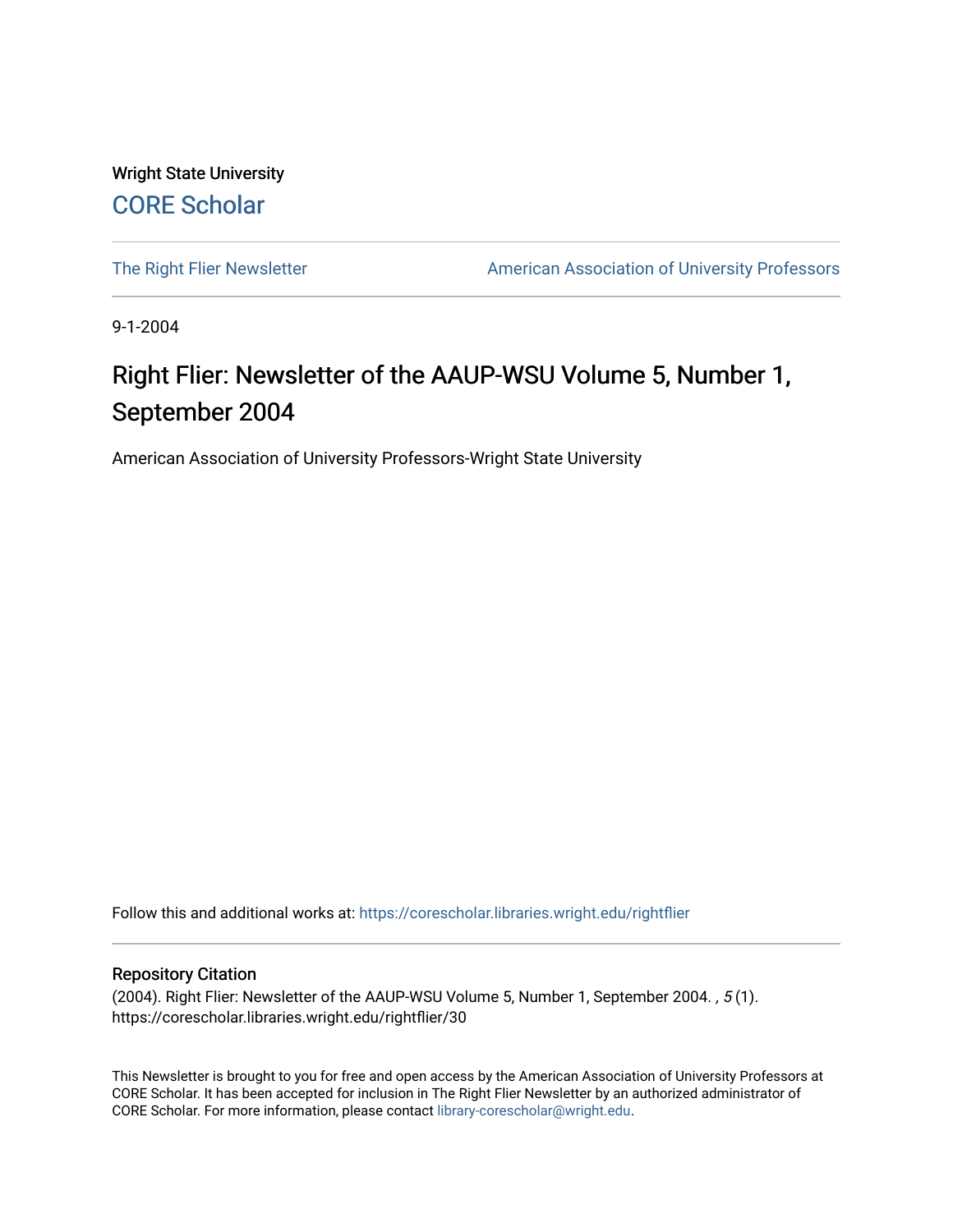# **The Right Flier**

Newsletter of the WSU-AAUP Volume 5, Number 1, September 2004

Editor, Anna Bellisari Administrative Assistant, Connie Jacobs

# THE PRESIDENT'S MESSAGE

By Paulette Olson

On behalf of the Executive Committee (EC), I would like to welcome everyone back for another academic year, and to extend an especially warm welcome to our new colleagues. I would also like to thank those who have recently become members of our Chapter of AAUP. For those of you who have not yet joined, we encourage you to make that commitment as we enter into contract negotiations. The greater our numbers, the greater our strength at the negotiating table; it's that simple!

Our second annual fall social was a great success, and provided a fun beginning for what will be a challenging and exciting year. Our contract expires on June 5, 2005, and the negotiating team is preparing to enter negotiations with the administration in January. Meanwhile, the Bargaining Council (BC) has begun its weekly meetings to review the contract and make recommendations to the negotiating team. This might be a good time to find your copy of the contract, dust it off, and read it. During the fall quarter, bargaining unit faculty members (BUFMs) are encouraged to contact their college representatives on the BC with their contract-related concerns and suggestions. How can we improve the contract? This is the main question! Rest assured that over the last few years, members of the EC have been busy making notes about what is and isn't working in the contract, and we have attempted to draft language to address the problems. However, if you have initiatives that you would like to see discussed at our next BC meeting, please submit them to your college representative (see roster of BC members below). We welcome your input and participation.

By the end of the academic year, we will be voting on whether to ratify the new contract. If you are not yet a member of the chapter, it's not too late to join and gain the right to vote. If there was ever a great time to join, this would be it. What are you waiting for? Join and Vote!

## BARGAINING COUNCIL MEMBERS AND MEETING CALENDAR

| Name                   | <b>Department</b>                   | <b>Email Address</b>          | <b>Campus Phone #</b> |
|------------------------|-------------------------------------|-------------------------------|-----------------------|
| Abinash Agrawal        | <b>Geological Sciences</b>          | abinash.agrawal@wright.edu    | 3452                  |
| <b>Scott Baird</b>     | <b>Biological Sciences</b>          | scott.baird@wright.edu        | 4171                  |
| Donna Cole             | Teacher Education                   | donna.cole@wright.edu         | 3998                  |
| <b>Travis Doom</b>     | <b>Computer Science</b>             | doom@cs.wright.edu            | 5105                  |
| John Feldmeier         | <b>Political Science</b>            | john.feldmeier@wright.edu     | 2229                  |
| <b>Steve Frederick</b> | <b>Health-Physical Education</b>    | steve.frederick@wright.edu    | 3258                  |
| Thomas Hangartner      | Bio Med & HF Engineering            | thomas.hangartner@wright.edu  | 208-2257              |
| <b>Steven Higgins</b>  | Chemistry                           | steven.higgins@wright.edu     | 2479                  |
| <b>Barbara Hopkins</b> | Economics                           | barbara.hopkins@wright.edu    | 2080                  |
| Kenji Oshiro           | Urban Affairs & Geography           | kenji.oshiro@wright.edu       | 2845                  |
| <b>Amber Peplow</b>    | Communication                       | amber.peplow@wright.edu       | 2264                  |
| Lawrence Prochaska     | Biochemistry & Molecular Bio        | lawrence.prochaska@wright.edu | 2551                  |
| Mark Sirkin            | <b>Political Science</b>            | mark.sirkin@wright.edu        | 4222                  |
| Hans Sprohge           | Accountancy                         | hans.sprohge@wright.edu       | 2365                  |
| James Steinberg        | Lake Campus                         | james.steinberg@wright.edu    | 419/586-0342          |
| Larry Turyn            | <b>Mathematics &amp; Statistics</b> | larry.turyn@wright.edu        | 2775                  |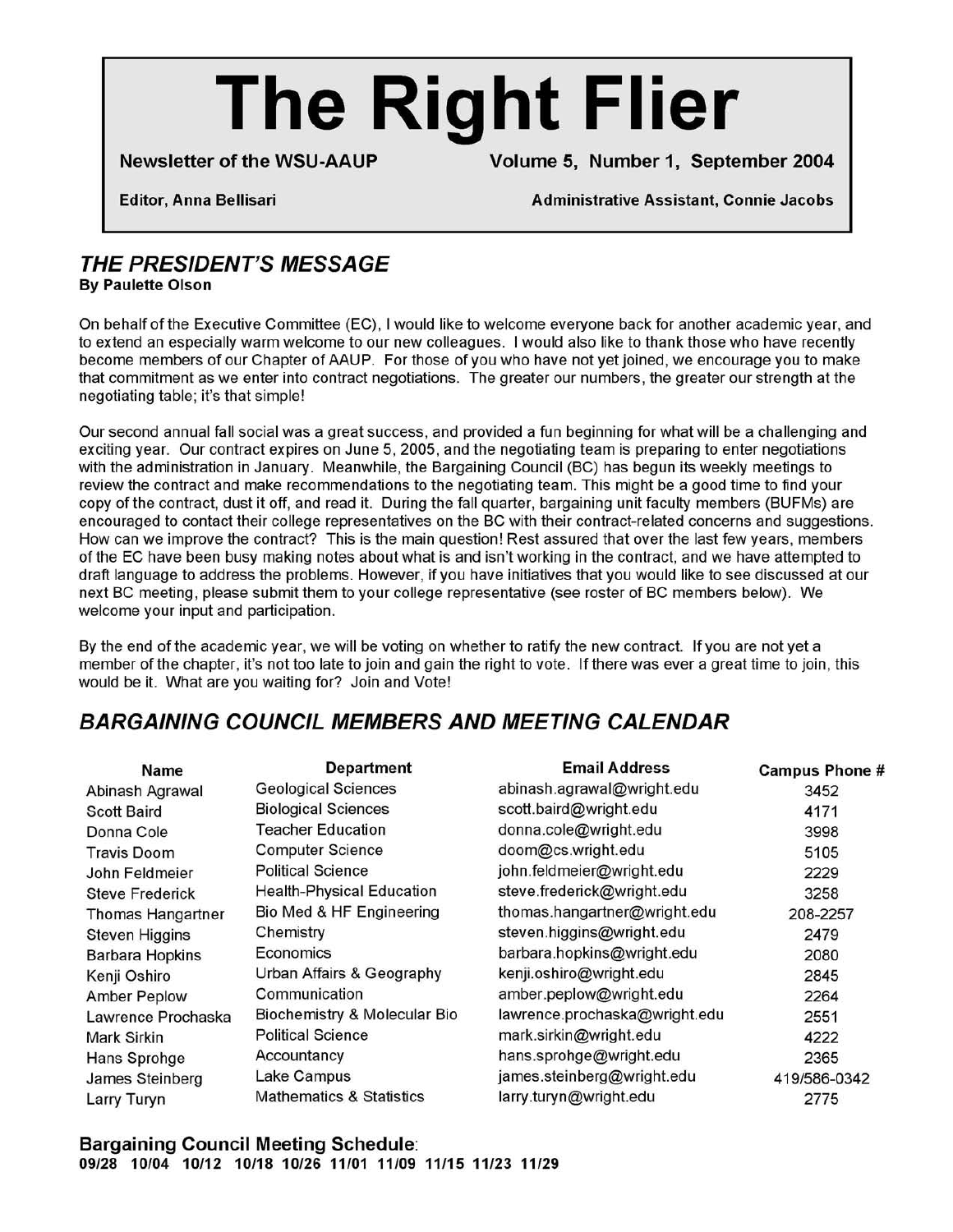### FALL FUN By Anna Bellisari, Vice President

The WSU chapter of AAUP started the Fall Quarter with a social gathering in the Millett Atrium on September 10. The crowd was large, food was delicious, and music by the Wright Profs was great. Special chapter members were recognized for their outstanding contributions to the growth and development of our union.



Picture clockwise: Mel Goldfinger, Adrian Corbett, AI Spetter, and Dan Voss.

Melvyn D. Goldfinger served as President of AAUP-WSU from 1992 to 1998. He led the organization from a small advocacy chapter with barely a dozen members to a formally recognized Collective Bargaining Unit. He has been a tireless advocate for the faculty, and he is truly the Father of our Union.

Adrian M. Corbett served as first President of the Collective Bargaining Unit from 1998 to 2000 and again from 2002-2003. Her guidance through negotiations for our first contract and her many other services are deeply appreciated.

Allan B. Spetter presided over the chapter from 2000 to 2002, during the years leading up to the second Collective Bargaining Agreement. We are grateful for his patient, deliberative, and dedicated leadership.

Daniel *T.* Voss, chapter President from 2002 to 2003, guided the chapter to record membership levels. We recognize with gratitude his steadfast dedication to the chapter during turbulent years.







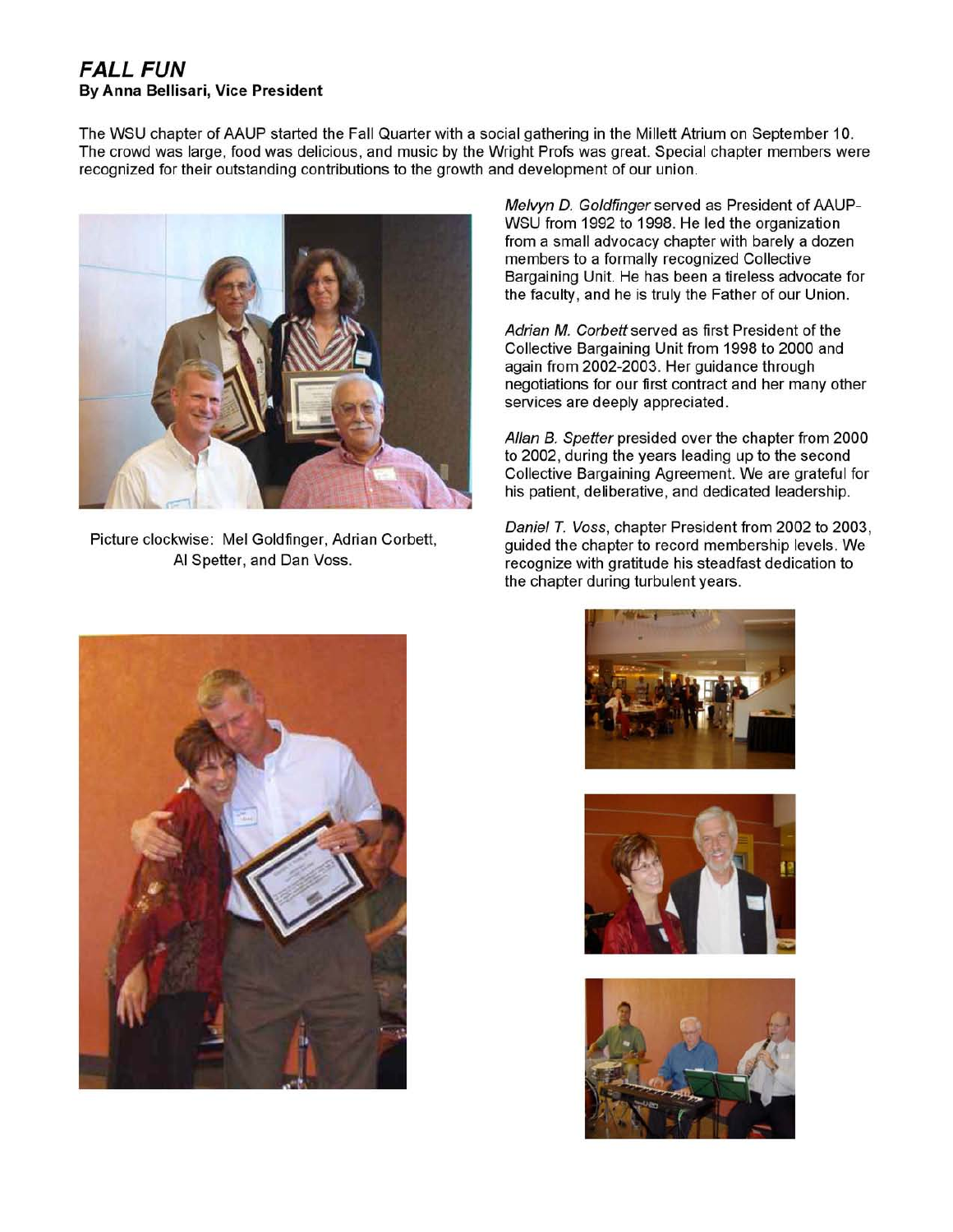#### What Faculty Need to Know About Ohio's Collective Bargaining Law By Rudy Fichtenbaum, Chief Negotiator

Collective Bargaining for public employees in Ohio is governed by Ohio Revised Code (ORC) 4117. This law gives public employees certain rights, but it places certain limitations on them as well. As we begin negotiations for our new contract it is important that Bargaining Unit faculty understand the basic features of ORC 4117 as they pertain to contrac1 negotiations.

It is the stated goal of ORC 4117 to promote "orderly and constructive relationships between all public employers and their employees."

Collective bargaining means that employers and the employees must meet to negotiate about "wages, hours, terms and conditions of employment and the continuation, modification or deletion of an existing provision of a collective bargaining agreement." Neither side can be forced to accept the position of the other side; however, they must negotiate with the intent of reaching an agreement.

How does the negotiations process begin? At least 60 days prior to the end of an existing contract, if either party wishes to modify the existing agreement, they need to provide written notice to the other side stating their intention. Once this notice has been served the parties are required to begin negotiating.

Since neither party is required to accept the position of the other side, ORC 4117 has a built-in dispute resolution procedure. It allows the parties to agree to an alternative dispute resolution procedure, which is acceptable to both parties including binding interest arbitration. Without an alternative dispute resolution both sides are governed by the dispute resolution procedure contained in ORC 4117.

The dispute resolution procedure contained in ORC 4117 states that if the parties cannot reach an agreement within 50 days before the expiration of a contract, either side can request intervention by the State Employee Relations Board (SERB). If SERB determines that both sides have been bargaining in good faith but have reached an impasse or they have not reached an agreement 45 days before the end of an agreement then SERB can appoint a mediator. The job of the mediator is to try and help both sides reach an agreement on outstanding issues.

#### If the mediator reports to SERB that an impasse exists or that the sides have been unable to reach an agreement 30 days prior to the expiration of the contract then SERB must appoint a fact finder (or fact finding panel) selected by the parties from a list provided by SERB.

The fact finder(s) may engage in mediation efforts. If these efforts fail then a fact-finding hearing is held. The fact finder(s) must make a recommendation no later than 14 days after his or her (their) appointment by SERB unless both parties agree to extend the deadline.

When a fact-finding report is issued it is in the form of a recommendation to both sides. Either side may reject the factfinding report by a three-fifths vote of its total membership. This means it takes three-fifths of the Board of Trustees or three fifths of the WSU-AAUP membership to reject the fact-finding report. If neither side rejects the report then it is determined by SERB that both parties have reached an agreement. If either party rejects the fact-finders report they can then voluntarily agree to resume negotiations, adopt an alternative dispute resolution procedure or go on strike after a ten-day written notice to the employer.

#### It is critical for WSU-AAUP members to understand that unless one of the sides rejects a fact-finding report we are prohibited from going on strike.

Rejecting a fact-finder's report is a necessary condition, according to ORC 4117, to give public employees the right to strike. However, rejecting a fact-finders report does not automatically mean that we must go on strike.

Members of the 2005 WSU-AAUP Negotiating Team are: Rudy Fichtenbaum, Chief Negotiator, Jeannette Davy, Margaret Clark Graham and Jim Vance -- and Barry Milligan, whose name was inadvertently omitted from the version of this newsletter circulated in printed form.

Remember to VOTE on November 2.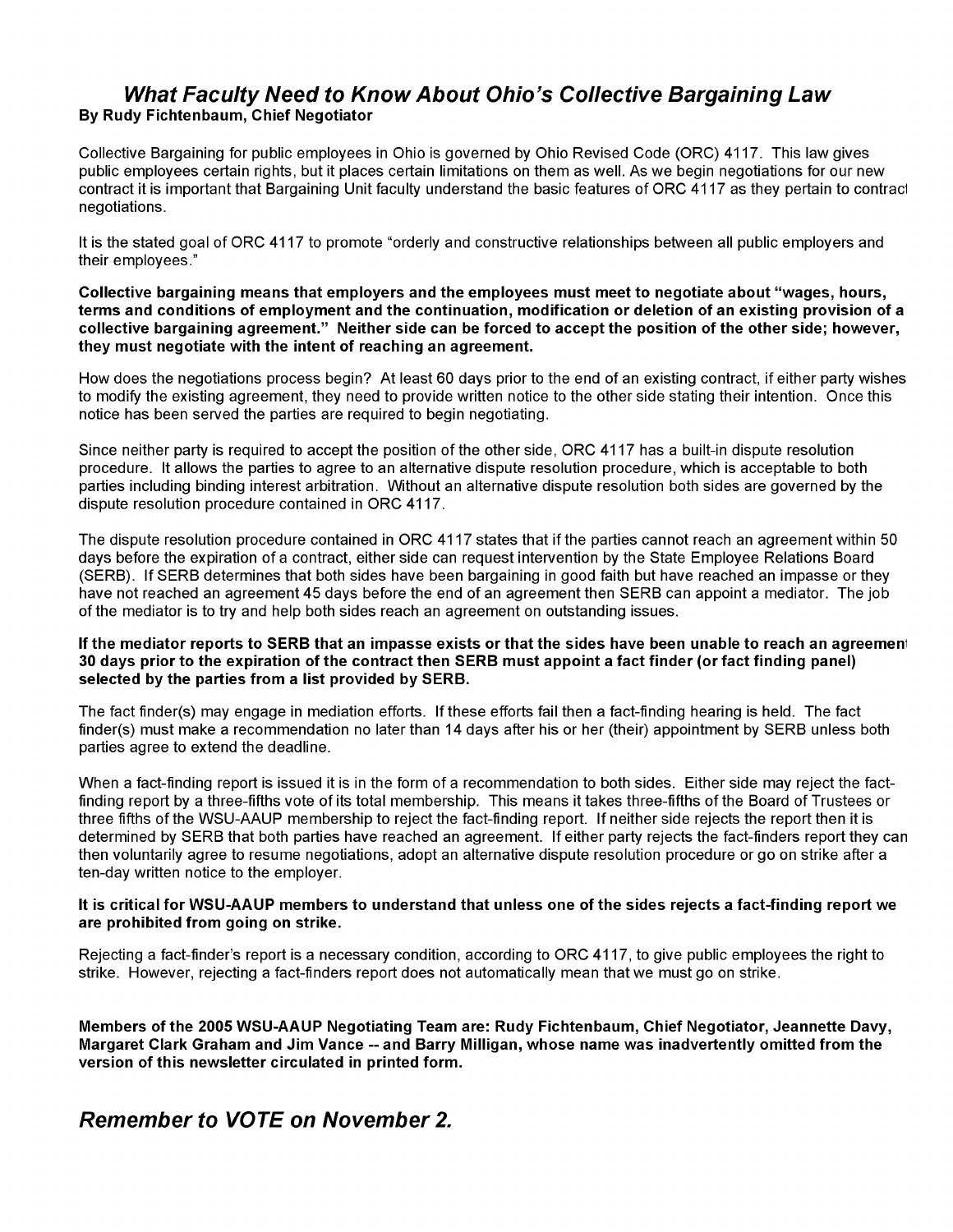## **Do you have a grievance?**

#### By David L. Barr, Grievance & Contract Administration Officer

The Collective Bargaining Agreement (CBA) between the University and AAUP-WSU is meant to insure fair anc responsible performance by both the faculty and the administration. There are two mechanisms for insuring things rur smoothly. When an administrator believes a faculty member has violated the contract, there is a process for Discipline (Article 14). When a Bargaining Unit Faculty (BUF) believes an administrator has violated the contract there is a process called Grievance (Article 16). A grievance is not the same thing as a gripe; a grievance is a specific violation of one 0 the terms of the contract (including the terms of your departmental by-laws). Grievances have arisen over many issues from chalk and textbooks to issues of tenure and annual evaluation.

#### This Past Year

We have processed 39 cases, 27 involving grievances, 9 involving discipline, two tenure appeals, and one arbitration. Of these, 6 related to promotion and tenure, 7 related to compensation, and 14 to a variety of other issues. Of those already resolved, the tenure cases split 3 in favor of the faculty member; 3 against. The majority of the rest were resolved in favor of the bargaining unit member. Most were resolved through a process of reasonable compromise.

#### Getting Involved

The AAUP executive committee has authorized me to expand the Grievance Committee by finding a grievance advisor in each college. This individual will be trained and will be the primary contact for initial consultation. These advisors will constitute a committee, which I will chair, that will meet periodically for training and for discussion of cases. If you are interested in being a part of this very important aspect of our union's work, contact me for further information (david.barr@wright.edu or 775-2293).

#### Summary of the Process

In general terms, the grievance process consists of 3--possibly 4--stages. The preliminary stage attempts to resolve the issue through a meeting of the bargaining unit member and the administrator involved. It is important at this stage that you formulate your complaint as precisely as possible and base it on some provision(s) of the contract. (See the Grievance Form at: http://www.wright.edu/admin/aaup/GrievanceForm.pdf) We are available for consultation at this stage. The next stage--called Step One in the contract--involves the filing of a formal grievance and a meeting that involves the administrator, the grievant, and one of the grievance officers who will be handling the case. This grievance must generally be filed within 40 days of the event giving rise to the grievance. (See the contract, Article 16.4 for the official details.) If the grievance is not resolved at this level, it proceeds to Step Two, a meeting of the grievant and the grievance officer with the provost. Nearly all grievances are resolved at or before this stage. If it is not, and if it is of sufficient importance and merit, the AAUP may submit the grievance to binding arbitration. This action is taken only by the authorization of the Executive Committee.

This summary is meant only to give a broad view of the grievance process. You are encouraged to study the official description in Article 16 of the contract. If you want a copy of the contract, contact the AAUP office by email (connie.jacobs@wright.edu) or phone (775-3608), or just stop by 016 Millett Hall--next to the mailroom. Or read it on line at: http://www.wright.edu/admin/aaup/Contract.html

# **Results of Regular Chapter Member Survey**

#### By Audrey McGowin, Secretary

Regular chapter members (RCMs) who returned their WSU-AAUP surveys last June had some very strong opinions regarding several issues.

- It is extremely important that faculty compensation (salary and benefits) be competitive with compensation at comparable public universities in Ohio.
- Adequate limits on the university's reliance on non-professorial personnel (adjuncts, instructors, lecturers, and staff) to teach students should be in place.
- Opportunities for faculty development (sabbaticals, research and travel support, etc) should be increased.

Most RCMs who responded said that the CBA has improved the promotion and tenure process by making it more fair and transparent. Yet, the annual evaluation process and the summer compensation policy could be improved. Respondents were split evenly regarding how professional development leaves (POL) should be awarded. Under the current system, supplemental quarters are allocated by Bargaining Unit Faculty on the University Promotion and Tenure Committee. Under the proposed system, supplemental quarters would be allocated to individual colleges and awarded a1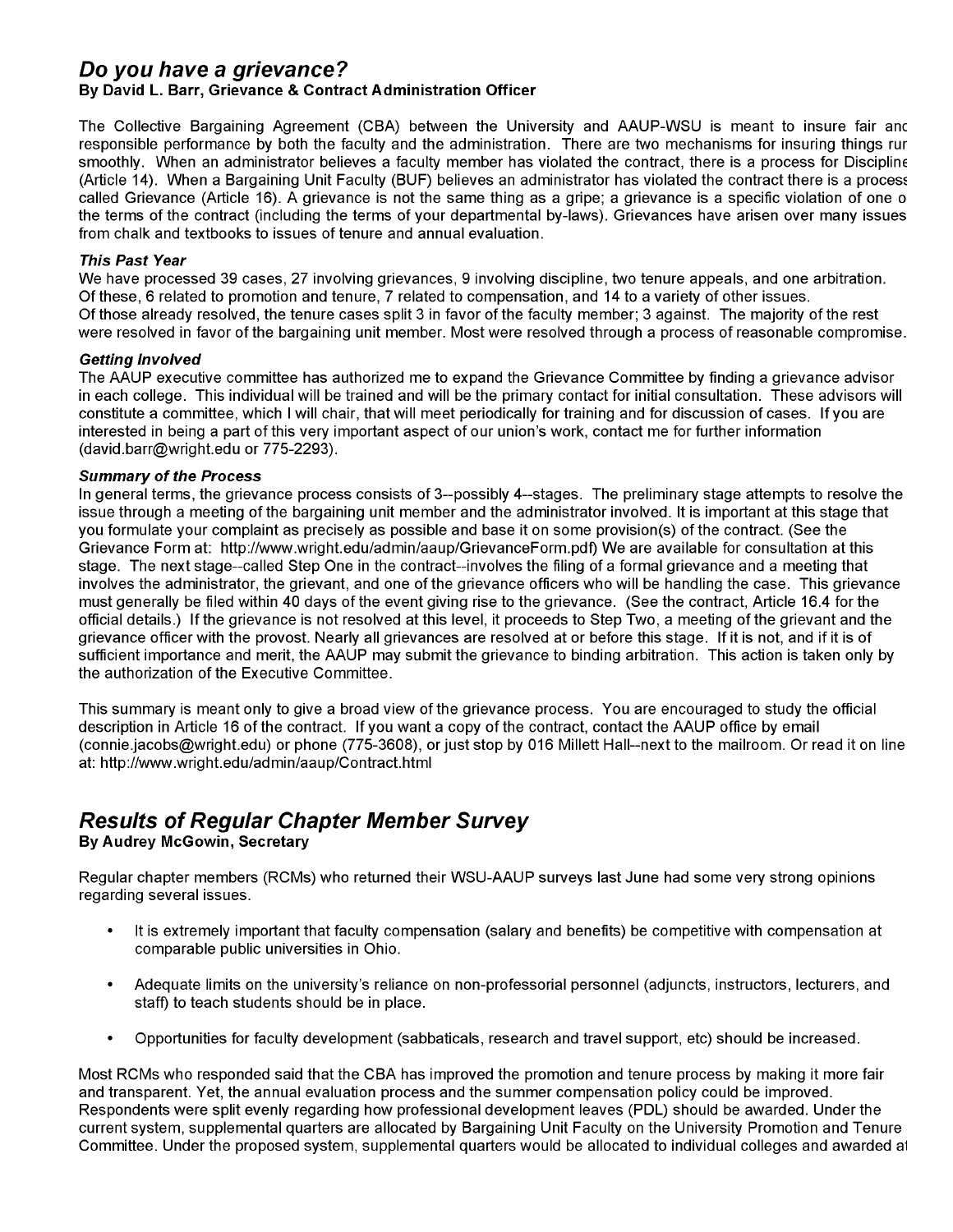the college level. The issue of academic support facilities received mixed reviews. While most RCMs who responded agreed that the support facilities are adequate, they feel that there are still some very important issues to address.

#### Thank You

Many thanks to all of you who responded to the survey last spring. Your participation is very important and much appreciated. Congratulations to the four respondents who won Barnes & Noble gift certificates - Jackie Bergdahl, Marietta Langlois, Gary Pacernik, and Jim Runkle.

# **Six Telling Graphs**

#### By Jim Vance, Communication Officer

The graphs below tell an obvious tale regarding the number of Bargaining Unit Faculty at Wright State vs. the number of students and the number of credit hours for which they have enrolled. We are working harder, and students are less likely to be taught by professorial faculty  $-$  a disservice to students and faculty alike.

Our sources of information are two-fold. First, we used AAUP-WSU data about the number of Bargaining Unit Faculty, tracked accurately from week to week year 'round and compiled with ongoing cooperation from the administration. Second, we obtained the university Registrar's 14th day enrollment data about the number of students enrolled at WSU and the number of credit hours they are taking. For both these figures, School of Professional Psychology and School of Medicine students are *not* included. Because some School of Medicine courses are taught by Bargaining Unit Members, our collective workload is actually slightly under-stated by the data shown.

Here's an example illustrating how the numbers in the graph were determined: The first graph "Fall Quarter Credit Hours" per Bargaining Unit Faculty Member" shows the figure 442.7 for Fall Quarter 2000. The university Registrar reports from that term's 14-day enrollments, students had registered for 174,853 quarter hours of classes, School of Professional Psychology and School of Medicine not included. AAUP-WSU's own tracking of the Bargaining Unit shows that there were then 395 Bargaining Unit Faculty Members. The net is 174,853 + 395 or 442.7 credit hours per Bargaining Unit Member.